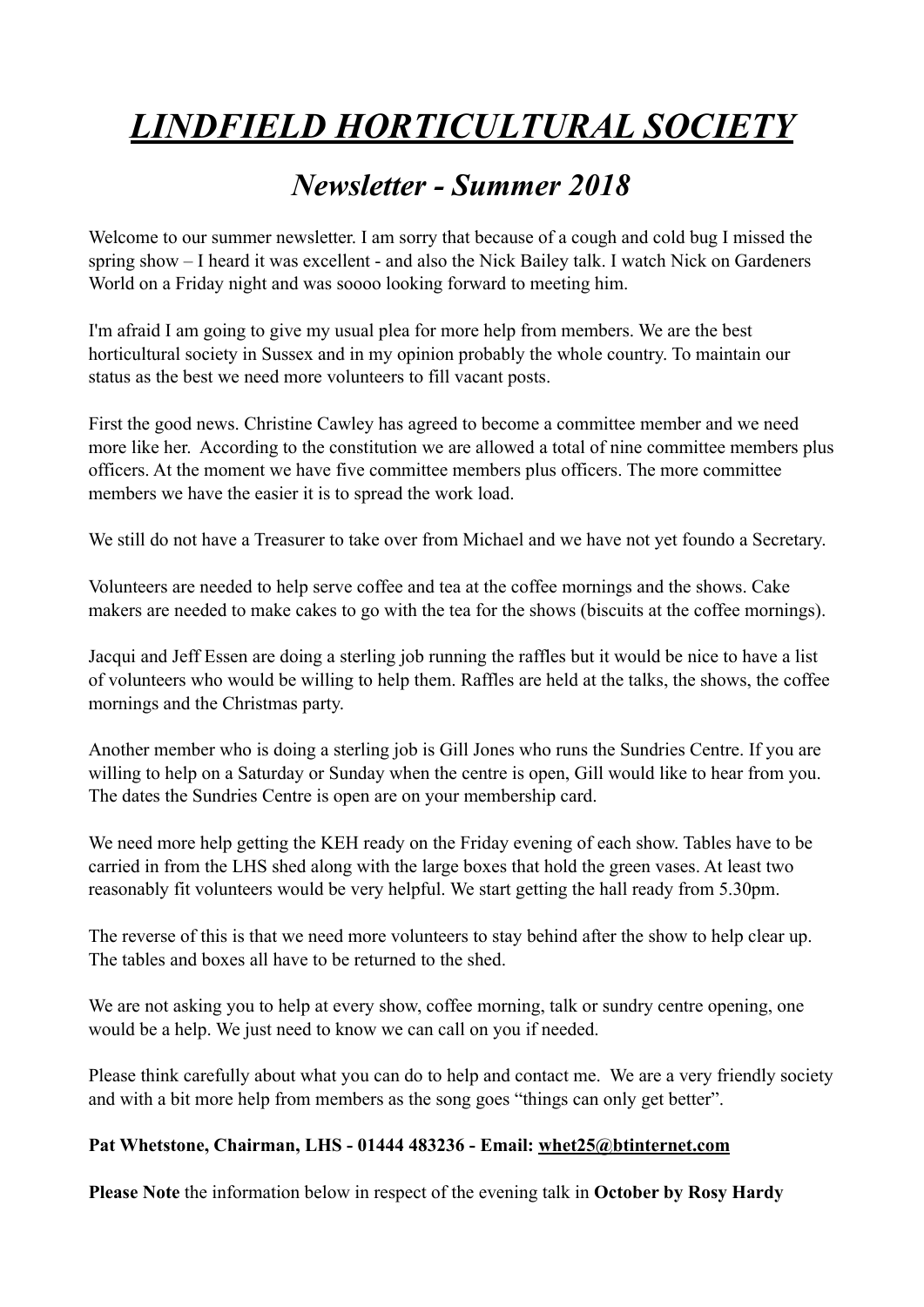#### **The LHS Members Privacy Policy**

Members will be aware that there has been new legislation introduced, to safeguard the information a third party hold about them, known as GDPR.

The fact that you have renewed your Membership and have at some time, given the Society your contact details does mean that we have implied permission, to use that information to contact you.

Nevertheless the Society has drawn up its own Data Protection Policy Statement (below) which we would ask you to read. If you are unhappy with any aspect of the policy or if you do not want us to hold any information relating to yourself, please contact the Chairman who's contact details are contained on page 2 of the Show Schedule.

#### LINDFIELD HORTICULTURAL SOCIETY – DATA PROTECTION POLICY

By joining or renewing your membership of our Society you are providing us with personal information which we will store and deal with in accordance with the aims and objectives of the Society. We set out below details of how your personal information will be dealt with and your rights with regard to that information. The details of the Society's Data Protection Policy are listed below.

What is promised is that:

- ! Your personal details to be held by the Society are your name, address, telephone number, and e-mail address.
- The data is held on paper forms filled in at the time of application and electronically on a database held on computers which the Society owns and uses.
- The data can only be viewed by the Society secretary, membership secretary, assistant membership secretary, the treasurer, Data Protection Officer, and other authorised officers of the Society for the purposes of dealing with membership matters and distributing newsletters etc.
- ! Your personal details will not distributed or shared with any 3rd party.
- The information held will not be used for any commercial activity.
- ! We only keep information relevant to the administration of the Society, we do not keep information that is unnecessary.
- ! We remove old data. Information relating to past members is deleted.
- E-mailing of Society notices etc. are done on a "BCC" basis. i.e. the emails members receive will not show the other members' addresses.
- ! We will require each year when you pay your subscriptions that you re-affirm this agreement.
- ! You have a right to request that your data is removed.
- You have a right to request details of what information we are holding.
- ! You have a right to request that we delete any historical data or documents.
- You have a right to request that the details we are holding are changed.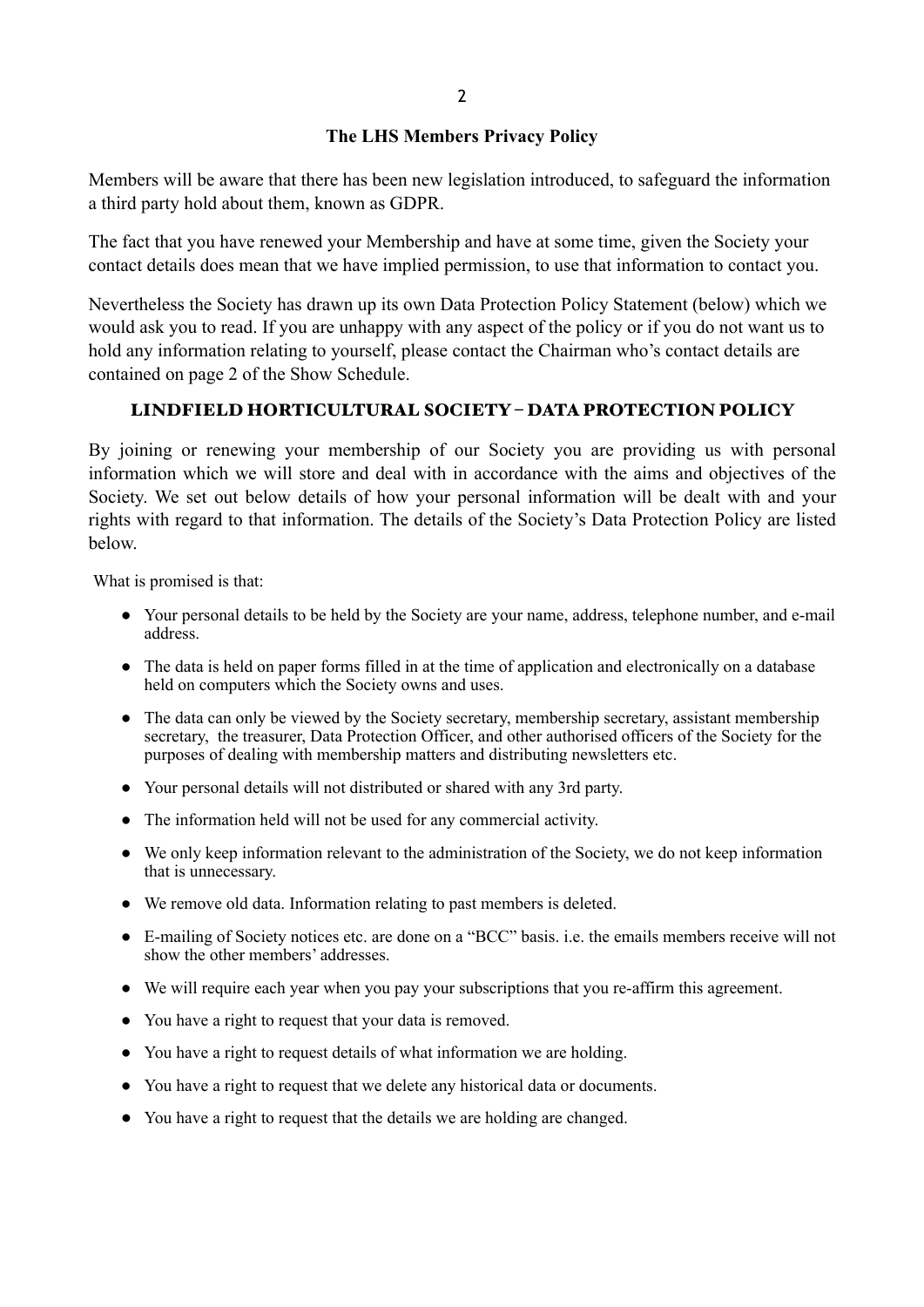#### **Reminders for your diary**

- **15 June outing to Mount Ephraim and Ightham Moat\* 23 June - Sundries Centre is open 14 July - Summer Show 18 July - outing to Chelsea Physic Garden and Fulham Palace\* 17 August - outing - evening picnic and walk at High Beeches\* 1 September - Sundries Centre is open 8 September - Autumn Show 13 September - outing to Fishbourne Roman Palace and Woolbeding Garden\* 23 September - Sundries Centre is open 6 October - Sundries Centre is open 10 October - Evening Talk by Rosy Hardy - see below 13 October - Coffee Morning and plant sale 28 October - Sundries Centre is open**
- \* there are a few places left on the outings (including the outing on Friday 15 June) details of which can be seen in the Spring Newsletter on www.lindfieldhorts.org.uk and for more information, please phone Rose Mortenson on 01444 483229

**The evening talk by Rosy Hardy on 10 October.** At this year's Chelsea Flower Show, Hardy's Cottage Garden Plants won their 22nd Gold Medal. Rosy will be bringing plants for sale and will be talking about the attributes of a selection of autumn flowering perennials; how best to grow them, creating planting combinations and avoiding common pitfalls. Although October is some months away, the next Newsletter may not be published until a few weeks before her talk and many of our members will not wish to miss the chance of listening to Rosy. Cost of entry 'on the door' will be  $f2$ .

Since our last Newsletter, we have had a successful Willow Weaving Workshop (organised by Jenny Samuels) and a talk by a prize winning fuchsia grower which was fascinating and worth while attending, particularly as he had many different fuchsias for sale at very reasonable prices. The talk by Nick Bailey of the BBC was very well attended and Lindfield Life published an article about his talk. The talk on Organic Growing in The Gambia was also fascinating. It was also an entertaining and enjoyable talk to end the first tranche of Wendy Dumbleton's wonderful programme of talks this year. The next evening talk is by Rosy Hardy as mentioned above and then this year's last talk immediately follows the AGM in November.

**Sundries Centre** - It seems amazing that we only have one more opening before the Autumn! If you haven't tried Strulch yet, come and get yourself a bag to try....it acts like a mulch and really does help with keeping the slugs off your crops (and the moisture in). We have a new fungus product which stops box blight so if you haven't visited us for a while you know where we are!